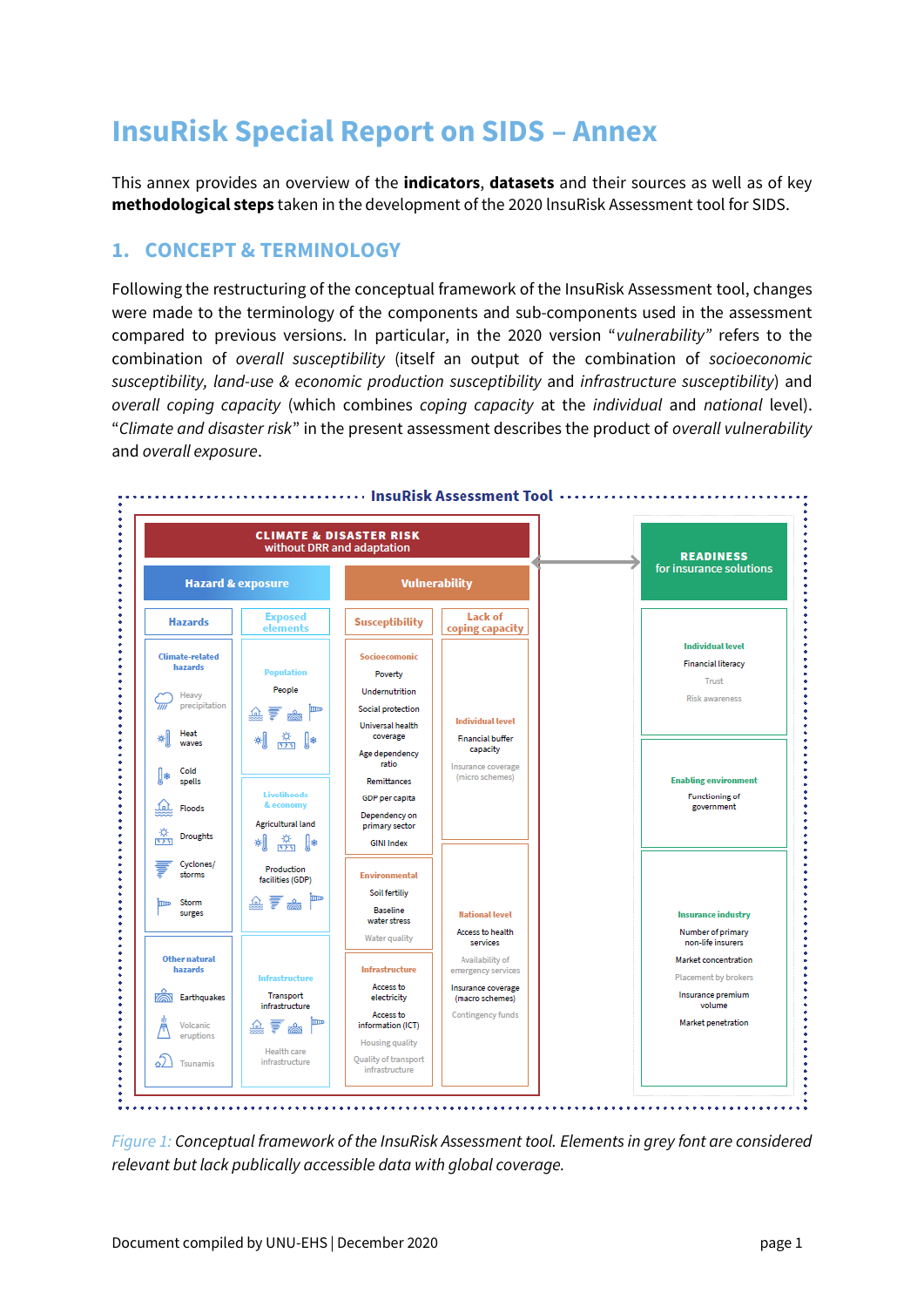## **2. INDICATORS**

The following tables provide an overview of the factors and indicators (incl. data source, year, missing data) for each of the different components of the conceptual framework. Factors highlighted in red were not considered in the analysis tool due to insufficient data or absence of representative indicators. For all indicators, the latest available data for each country was collected. In case of missing data for the reference year, data was imputed from the most recent available year or using alternative sources.

#### **2.1 Hazard and exposure**

| Hazards (climate related)      |                                                      |                      |                           |  |  |  |  |
|--------------------------------|------------------------------------------------------|----------------------|---------------------------|--|--|--|--|
| <b>Hazard</b>                  | <b>Indicator</b>                                     | <b>Return period</b> | <b>Source</b>             |  |  |  |  |
| Heat waves                     | Warm Spell Duration<br>Index                         | n/a (1970-2016)      | Mistry (2019)             |  |  |  |  |
| Cold waves                     | Cold Spell Duration Index                            | n/a (1970-2016)      | Mistry (2019)             |  |  |  |  |
| <b>Floods</b>                  |                                                      | 50 years             | Dottori and others (2016) |  |  |  |  |
| <b>Droughts</b>                | 4-6 months Standardized<br>Precipitation Index (SPI) | 50 years             | He and Sheffield (2020)   |  |  |  |  |
| Cyclones / storms              | Wind speed of > 119 km/h                             | 50 years             | <b>UNDRR (2015)</b>       |  |  |  |  |
| Storm surges                   |                                                      | 50 years             | <b>UNDRR (2015)</b>       |  |  |  |  |
| <b>Hazards (other natural)</b> |                                                      |                      |                           |  |  |  |  |
| Earthquakes                    | Peak Ground Acceleration<br>(PGA) > 8.1 cm/s         | 475 years            | Pagani and others (2018)  |  |  |  |  |

*Table 1: Hazards (climate-related and other)\**

*\* Note: Next to the climate-related extreme events and natural hazards considered in this report (i.e., heat waves, cold spells, river floods, droughts, storms/tropical cyclones, storm surges, and earthquakes), many islands (including SIDS) are actually highly exposed to a wide array of additional slow onset events, such as sea level rise, and the associated, aggravated impact of swells, king tides, coastal erosion, and salt water intrusion. Due to the lack of comparable data across SIDS, these slow onset events are — despite their high relevance — not considered in the exposure analysis presented in this report.*

#### *Table 2: Exposed elements*

|                        |                  | <b>Exposure</b> |                     |                   |
|------------------------|------------------|-----------------|---------------------|-------------------|
| <b>Exposed element</b> | <b>Indicator</b> | Year            | <b>Source</b>       | <b>Resolution</b> |
| Population             | Population       | 2020            | WorldPop            | 1 km              |
| Land use               | Agricultural     | 2018            | European Space      | 300 <sub>m</sub>  |
|                        | areas*           |                 | Agency (ESA 2019)   |                   |
| <b>Economic</b>        | Gross Domestic   | 2015            | Kummu and           | 1 km              |
| production             | Product (GDP)    |                 | others (2018)       |                   |
| Infrastructure         | Major roads      | 2020            | Open Street Map     | --                |
|                        |                  |                 | (OSM)               |                   |
|                        | Railways         | 2020            | Open Street Map     | --                |
|                        |                  |                 | (OSM)               |                   |
|                        | Ports            | 2020            | Maritime Safety     | --                |
|                        |                  |                 | Information         |                   |
|                        | Airports         | 2020            | <b>Our Airports</b> |                   |

*\*includes the following classes: rainfed cropland, irrigated cropland, mosaic cropland, mosaic natural vegetation (>50%) / cropland (< 50%).*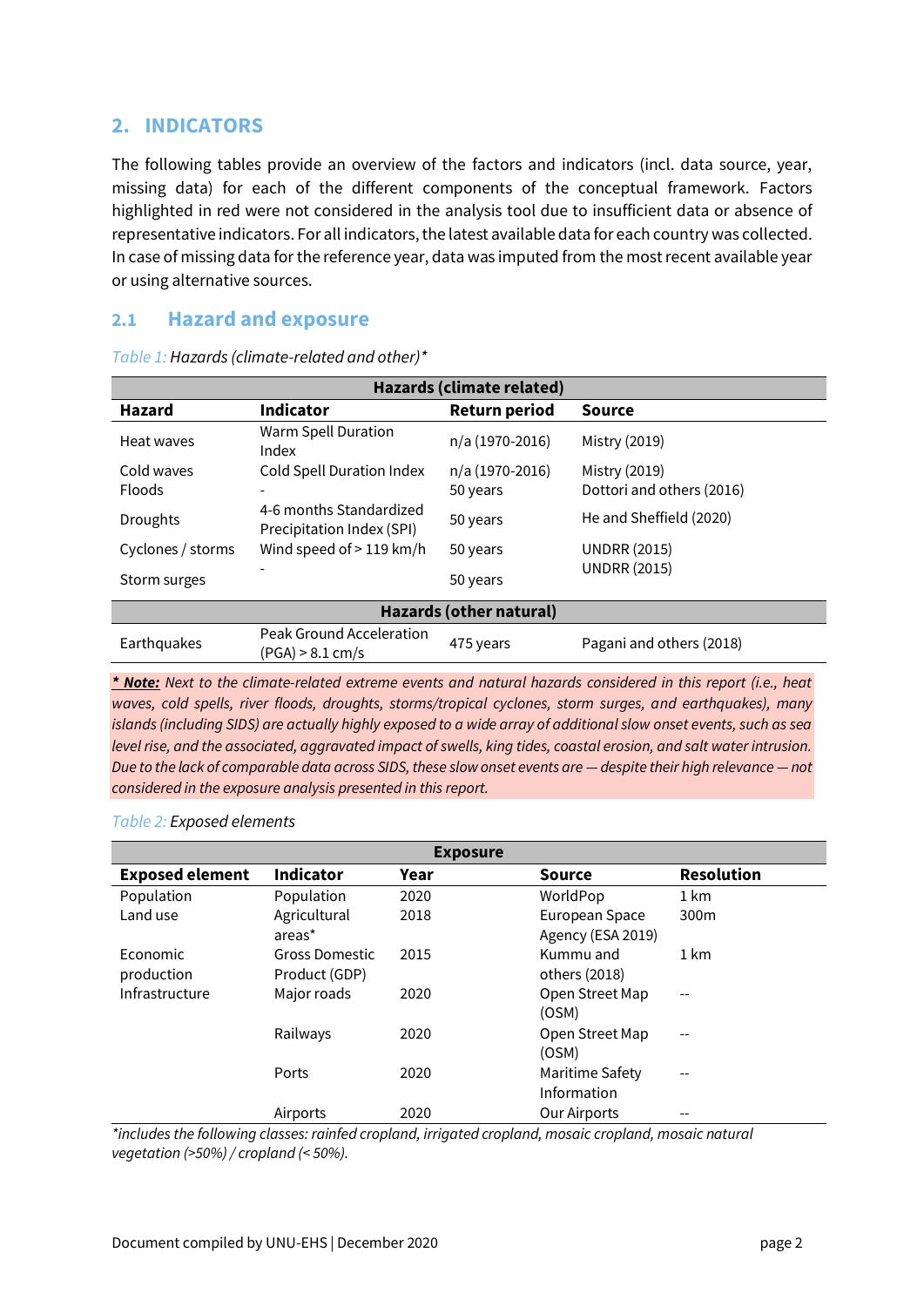# **2.2 Vulnerability**

| <b>Susceptibility (socioeconomic factors)</b> |                                                                                                                               |                                   |                  |                |  |  |  |
|-----------------------------------------------|-------------------------------------------------------------------------------------------------------------------------------|-----------------------------------|------------------|----------------|--|--|--|
| <b>Factor</b>                                 | <b>Indicator</b>                                                                                                              | <b>Source</b>                     | Year             | <b>Missing</b> |  |  |  |
| Poverty                                       | Poverty headcount ratio at national poverty<br>lines (% of population)                                                        | WorldBank; CIA-<br>Factbook; OECD | 2002-<br>2019    | 17/188         |  |  |  |
| Social<br>protection                          | Breadth of Social Protection: Proportion of<br>population covered by at least one social<br>protection benefit (%)            | ILO                               | $2016 -$<br>2019 | 66/188         |  |  |  |
|                                               | Depth of Social Protection: average transfer<br>amount (% of GDP)                                                             | WorldBank<br>(ASPIRE)             | 2000-<br>2016    | 77/188         |  |  |  |
|                                               | Aggregated indicator: Social protection performance                                                                           |                                   |                  | 35/188         |  |  |  |
| Universal<br>Health                           | Tuberculosis treatment success rate for new<br>TB cases (%)                                                                   | <b>WHO</b>                        | $2003 -$<br>2016 | 3/188          |  |  |  |
| Coverage (UHC)<br>- access to                 | Antenatal care coverage - at least 4 visits (%)                                                                               | WHO; OECD;<br><b>UNICEF</b>       | $2000 -$<br>2018 | 38/188         |  |  |  |
| essential health<br>services                  | Birth attended by skilled health personnel<br>(%)                                                                             | <b>WHO</b>                        | $2002 -$<br>2018 | 8/188          |  |  |  |
|                                               | Diphtheria-tetanus-pertussis (DTP3)<br>immunization coverage among 1-year olds<br>(%)                                         | <b>WHO</b>                        | 2018             | 1/188          |  |  |  |
|                                               | Estimated ARV coverage among people<br>living with HIV (%)                                                                    | UNAIDS;<br>WorldBank              | $2016 -$<br>2018 | 30/188         |  |  |  |
|                                               | Married or in-union women of reproductive<br>age who have their need for family planning<br>satisfied with modern methods (%) | UNDESA; WHO                       | $2011 -$<br>2017 | 9/188          |  |  |  |
|                                               | At least basic, improved drinking water<br>source (% of population)                                                           | <b>WHO-UNICEF</b>                 | $2013 -$<br>2017 | 0/188          |  |  |  |
|                                               | At least basic, improved sanitation facilities<br>(% of population)                                                           | <b>WHO-UNICEF</b>                 | $2010 -$<br>2017 | 2/188          |  |  |  |
|                                               | Aggregated indicator: UHC - Access to essential health services                                                               |                                   |                  | 1/188          |  |  |  |
| Universal<br>health coverage                  | General government expenditure on health<br>as a % of total government expenditure (%)                                        | <b>WHO</b>                        | 2014             | 1/188          |  |  |  |
| $(UHC)$ -<br>financial                        | Out-of-pocket expenditure on health as a %<br>of total expenditure on health (%)                                              | <b>WHO</b>                        | $2011 -$<br>2017 | 3/188          |  |  |  |
| protection                                    | Aggregated indicator: UHC - Financial protection                                                                              |                                   |                  | 1/188          |  |  |  |
| Undernutrition                                | Prevalence of undernourishment (% of<br>population)                                                                           | <b>FAO</b>                        | 2017             | 28/188         |  |  |  |
| Age<br>dependency<br>ratio                    | Age dependency ratio (% of working-age<br>population)                                                                         | WorldBank                         | $2011 -$<br>2018 | 6/188          |  |  |  |
| Remittances                                   | Personal remittances, received (% of GDP)                                                                                     | WorldBank                         | $2000 -$<br>2018 | 2/188          |  |  |  |
| Dependency on<br>primary sector               | Agriculture, value added (% of GDP)                                                                                           | WorldBank                         | $2006 -$<br>2018 | 0/188          |  |  |  |
| <b>GINI Index</b>                             | GINI-Index                                                                                                                    | WorldBank; CIA-<br>Factbook       | $2003 -$<br>2018 | 25/188         |  |  |  |
| GDP per capita                                | GDP per capita, PPP (current international \$)                                                                                | WorldBank                         | $2011 -$<br>2018 | 2/188          |  |  |  |

*Table 3: Vulnerability indicators (susceptibility sub-component)*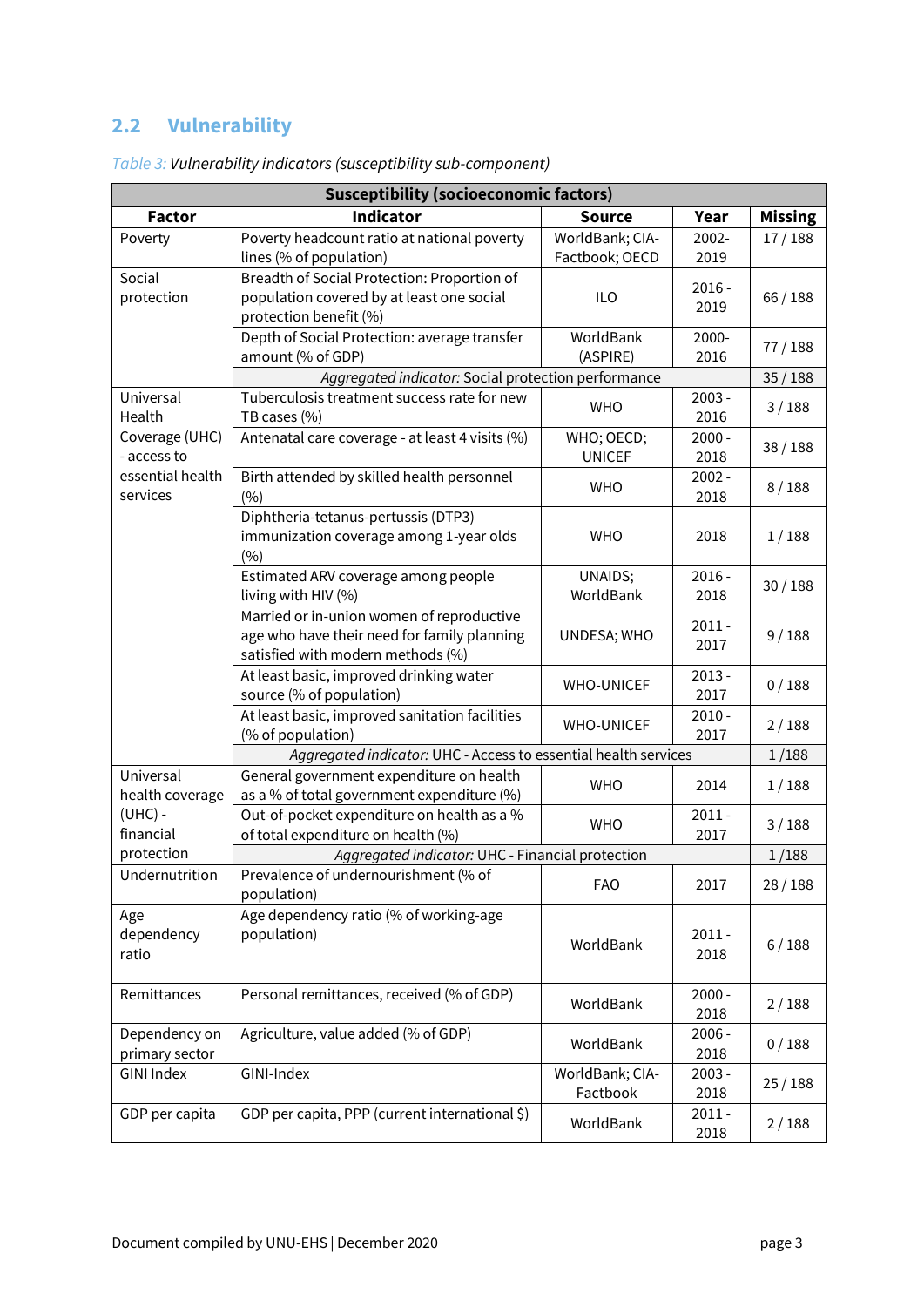| <b>Susceptibility (environmental factors)</b> |                                                                       |                              |                  |        |  |  |  |  |
|-----------------------------------------------|-----------------------------------------------------------------------|------------------------------|------------------|--------|--|--|--|--|
| <b>Factor</b>                                 | <b>Indicator</b>                                                      | Year                         | <b>Missing</b>   |        |  |  |  |  |
| Soil fertility                                | Mean soil organic carbon stock (t/ha)                                 | GSOmap (FAO)                 | 2019             | 0/188  |  |  |  |  |
| <b>Baseline water</b><br>stress               | Freshwater withdrawal rate as % of total<br>renewable water resources | Aquastat (FAO);<br>WorldBank | $2000 -$<br>2019 | 11/188 |  |  |  |  |
| Water quality                                 | No indicator available                                                |                              |                  |        |  |  |  |  |

| <b>Susceptibility (infrastructure-related factors)</b> |                                                                                                                                    |                                                                     |                   |                   |  |  |
|--------------------------------------------------------|------------------------------------------------------------------------------------------------------------------------------------|---------------------------------------------------------------------|-------------------|-------------------|--|--|
| <b>Factor</b>                                          | <b>Indicator</b>                                                                                                                   | Source                                                              | Year              | <b>Missing</b>    |  |  |
| Access to<br>electricity                               | % of the population with access to electricity                                                                                     | WorldBank                                                           | 2017              | 0/188             |  |  |
| Housing quality                                        | Population living in slums (% of urban<br>population)                                                                              | UN-HABITAT                                                          |                   | Insufficient data |  |  |
| Quality of<br>transport<br>infrastructure              | Quality of road infrastructure                                                                                                     | <b>World Economic</b><br>Forum (Global<br>Competitiveness<br>Index) | Insufficient data |                   |  |  |
| Access to<br>information<br>(ICT)                      | % of households with access to one of the<br>following: radio, TV, mobile phones, internet<br>access (max. value of the four used) | <b>ITU</b>                                                          | $2015 -$<br>2019  | 0/188             |  |  |
|                                                        | Individuals using the internet (% of<br>population) - for imputation                                                               | International<br>Telecommunicati<br>on Union                        | $2004 -$<br>2018  | 0/188             |  |  |
|                                                        | Mobile cellular subscriptions (per 100<br>people) - for imputation                                                                 | International<br>Telecommunicati<br>on Union                        | $2015 -$<br>2018  | 0/188             |  |  |
|                                                        | Aggregated indicator: Access to ICT services (% of households)                                                                     |                                                                     |                   |                   |  |  |

# *Table 4: Vulnerability indicators (lack of coping capacity sub-component)*

| Lack of coping capacity (individual level) |                                                 |                 |                |                   |  |  |  |
|--------------------------------------------|-------------------------------------------------|-----------------|----------------|-------------------|--|--|--|
| <b>Factor</b>                              | <b>Indicator</b>                                | Year            | <b>Missing</b> |                   |  |  |  |
| Financial buffer                           | Saved any money in the past year, income,       | World Bank      | $2014 -$       | 40/188            |  |  |  |
| capacity                                   | poorest 40% (percentage ages 15+)               | (Global Findex) | 2017           |                   |  |  |  |
|                                            | Coming up with emergency funds: possible,       | World Bank      | $2014 -$       | 40/188            |  |  |  |
|                                            | income, poorest 40% (% age 15+)                 | (Global Findex) | 2017           |                   |  |  |  |
|                                            | Aggregated indicator: Financial buffer capacity |                 |                | 40/188            |  |  |  |
| Insurance                                  | Total micro-insurance coverage ratio (%)        | Microinsurance  |                |                   |  |  |  |
| coverage                                   |                                                 | <b>Network</b>  |                | Insufficient data |  |  |  |
| (micro-                                    |                                                 |                 |                |                   |  |  |  |
| schemes)                                   |                                                 |                 |                |                   |  |  |  |

| Lack of coping capacity (national level) |                                                |                |          |                |  |  |  |
|------------------------------------------|------------------------------------------------|----------------|----------|----------------|--|--|--|
| <b>Factor</b>                            | <b>Indicator</b>                               | <b>Source</b>  | Year     | <b>Missing</b> |  |  |  |
| Access to                                | # hospital beds (per 1000 pop.)                | WHO; WorldBank | $2004 -$ | 3/188<br>1/188 |  |  |  |
| health services                          |                                                |                | 2015     |                |  |  |  |
|                                          | Density of physicians (total # per 1.000 pop.) | <b>WHO</b>     | $2001 -$ |                |  |  |  |
|                                          |                                                |                | 2018     |                |  |  |  |
|                                          | Aggregated indicator: Access to health care    | 1/188          |          |                |  |  |  |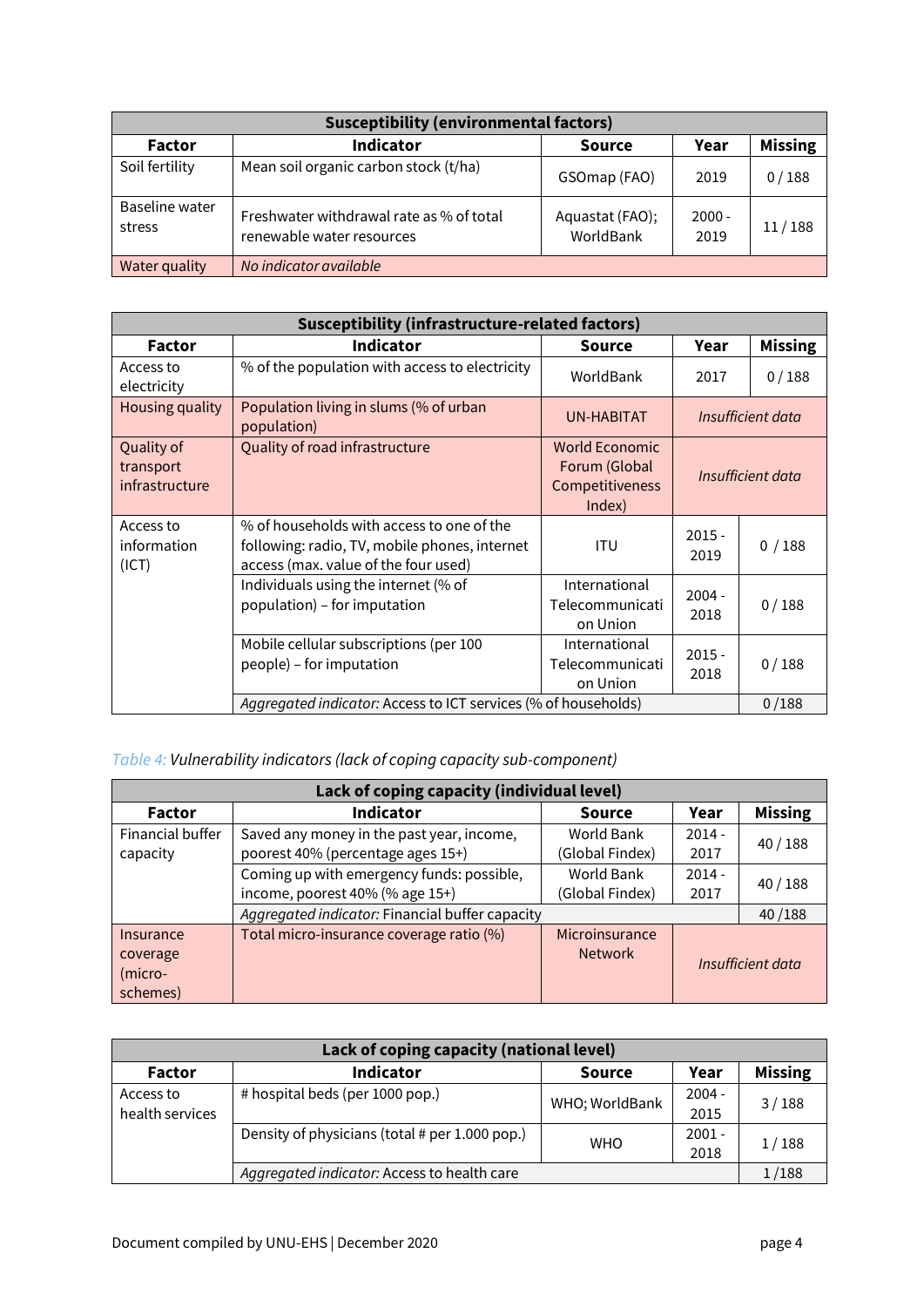| Availability of<br>emergency<br>services     | No indicator available                                                               |                                |      |       |  |  |
|----------------------------------------------|--------------------------------------------------------------------------------------|--------------------------------|------|-------|--|--|
| Insurance<br>coverage<br>(macro-<br>schemes) | Membership in the Sovereign Catastrophe<br>Risk Pools<br>CCRIF, ARC, PCRAFI, SEADRIF | CCRIF; ARC;<br>PCRAFI; SEADRIF | 2020 | 0/188 |  |  |
| Contingency<br>funds                         | No indicator available                                                               |                                |      |       |  |  |

# **2.3 Readiness for insurance solutions**

*Table 5: Readiness indicators*

| <b>Readiness for insurance solutions (individual)</b>  |                                                          |                   |          |                   |  |  |
|--------------------------------------------------------|----------------------------------------------------------|-------------------|----------|-------------------|--|--|
| <b>Factor</b>                                          | <b>Indicator</b>                                         | <b>Source</b>     | Year     | <b>Missing</b>    |  |  |
| Financial                                              | Access to account or mobile money service,               | World Bank        | $2011 -$ | 35/188            |  |  |
| literacy                                               | income, poorest 40% (% ages 15+)                         | (Global Findex)   | 2017     |                   |  |  |
| Trust                                                  | No indicator available                                   |                   |          |                   |  |  |
| <b>Risk awareness</b>                                  | No indicator available                                   |                   |          |                   |  |  |
|                                                        | Readiness for insurance solutions (enabling environment) |                   |          |                   |  |  |
| Functioning of                                         | Functioning of government                                | Economist         | 2019     | 24/188            |  |  |
| government                                             |                                                          | Intelligence Unit |          |                   |  |  |
| Readiness for insurance solutions (insurance industry) |                                                          |                   |          |                   |  |  |
| Number of                                              | No. of competitors (non-life)                            |                   | $2011 -$ |                   |  |  |
| primary non-                                           |                                                          |                   | 2019     | 22/188            |  |  |
| life insurers                                          |                                                          |                   |          |                   |  |  |
| Market                                                 | Market concentration of up to top 5 (%)                  |                   | $2014 -$ | 38/188            |  |  |
| concentration                                          |                                                          | Axco Insurance    | 2020     |                   |  |  |
| Placement by                                           | % of Non-Life Broker placement                           | Information       |          | Insufficient data |  |  |
| <b>brokers</b>                                         |                                                          | <b>Services</b>   |          |                   |  |  |
| Insurance                                              | Total (in mn USD) inc. PA and healthcare                 |                   | $2011 -$ |                   |  |  |
| premium                                                |                                                          |                   | 2019     | 20/188            |  |  |
| volume                                                 |                                                          |                   |          |                   |  |  |
| Market                                                 | Market penetration                                       |                   | $2011 -$ | 20/188            |  |  |
| penetration                                            |                                                          |                   | 2019     |                   |  |  |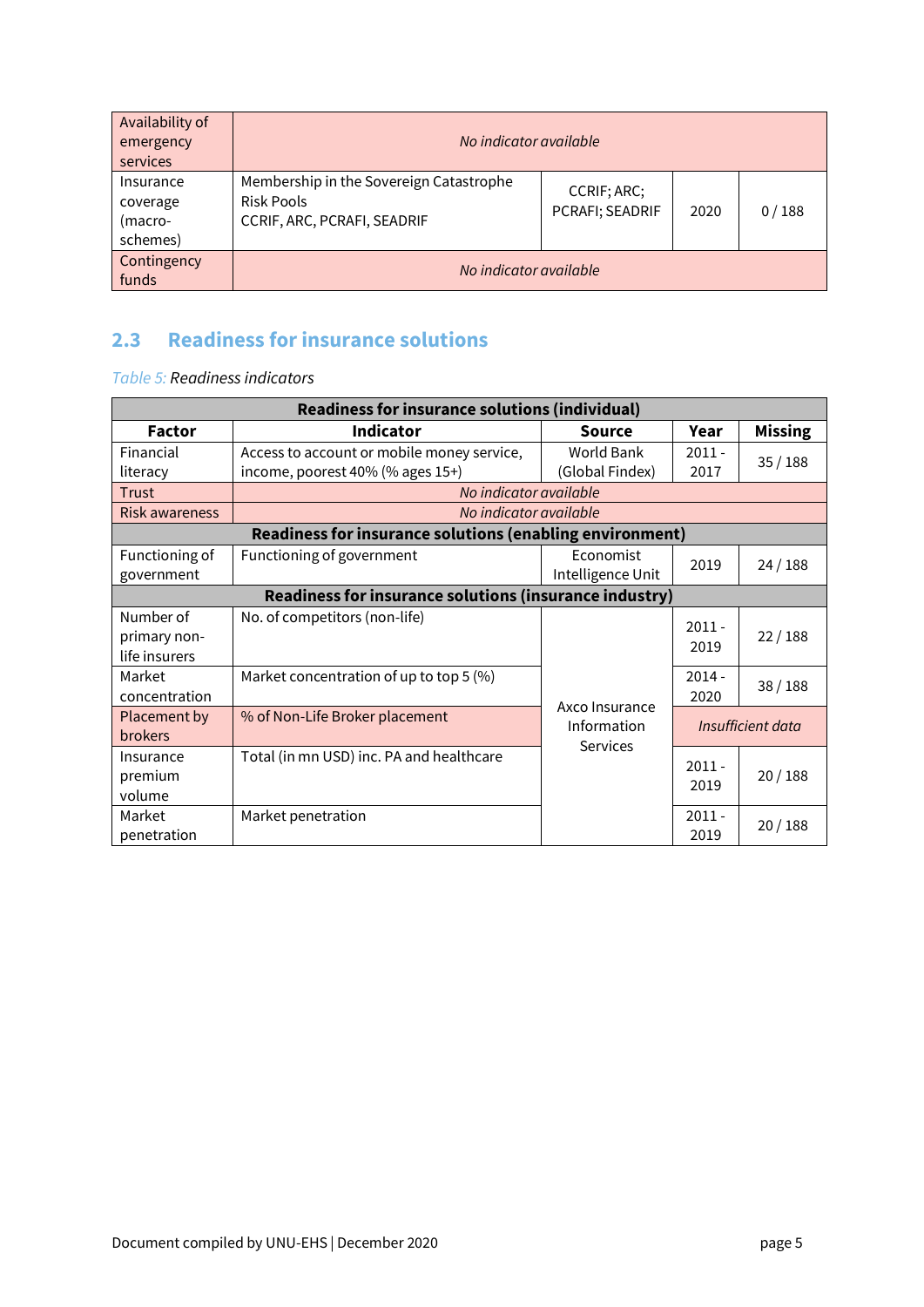# **3. UPDATES IN THE 2020 VERSION (INDICATORS)**

In contrast to previous editions, the 2020 version of the InsuRisk Assessment tool takes into account all countries at the global level. For this reason, all indicators have been expanded to include countries previously not considered and updated to the latest available data (cut-off date for data collection: April 2020). Therefore, even indicators for which no update was available since the last version of the tool (2018) may present different ranges, thus resulting in modified scores after data treatment (see section 4 of the annex). Having global coverage allows not only comparing the relative patters across SIDS, but also comparing their risk and readiness levels in the global picture.

Data sources for the following indicators were changed in order to obtain higher data coverage and/or enhance their adherence to the factor represented:

- Breadth of Social Protection: Proportion of population covered by at least one social protection benefit (%): data obtained from the International Labour Organization (ILO) (previously World Bank –ASPIRE)
- Access to account or mobile money service, income, poorest 40% (% ages 15+): the indicator takes into consideration access to accounts for the poorest 40% of the population aged 15 or above (previously only for population with secondary education or more)
- Membership in the Sovereign Catastrophe Risk Pools: the Southeast Asia Disaster Risk Reduction Facility (SEADRIF) was added.

The following indicators were dropped because of high percentage (>25%) of missing data at the global level (188 countries) (see section 4 of the annex):

- Population living in slums (% of urban population)
- Quality of road infrastructure
- Total microinsurance coverage ratio (%)
- % of Non-Life Broker placement

Two indicators from the 2018 version were dropped following modifications to the conceptual framework of InsuRisk Assessment tool: *Total renewable water resources per capita* and *% of the cultivated area equipped for irrigation*.

Contrary to previous versions of the tool, indicators for the component *Readiness for insurance solutions (insurance industry)* were included in the dataset without regional calibrations and reclassification, in order to allow for a wider range of variability between countries.

# **4. KEY METHODOLOGICAL STEPS**

The lnsuRisk Assessment tool builds on a modular design, where the different indicators are aggregated into their respective sub-components (e.g. susceptibility and lack of coping capacity) and components (e.g. climate and disaster risk, readiness for insurance solutions) using an indexbased approach. Components and sub-components can be combined in multiple ways. This enables users such as governments, insurers and researchers to select and access the required information based on their respective interests. Index scores for each component and subcomponent were derived pursuing a composite indicator approach comprising the following key steps: (1) definition of the conceptual framework; (2) identification of potential indicators for each component of the framework based on a systematic review of literature, expert consultations, and selection criteria (e .g. relevance, validity, etc.), (3) acquisition of data for each of the identified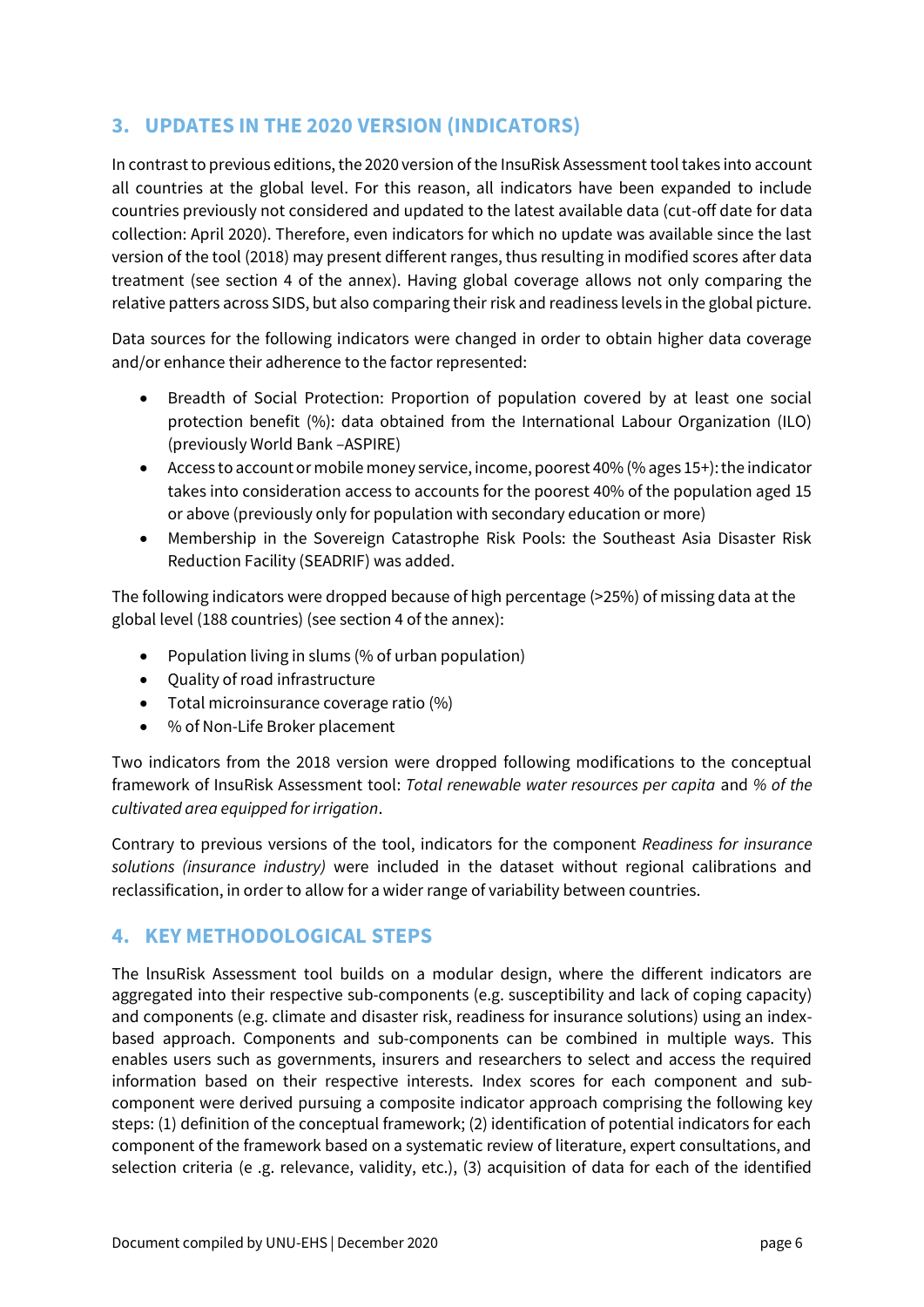indicators, (4) data transformation (e.g. absolute into relative values), (5) analysis and imputation of missing data, (6) outlier detection and treatment, (7) normalization, (8) assessment and reduction of potential multicollinearities, and (9) weighted aggregation of indicators. For the 2020 lnsuRisk Assessment tool, data was acquired from reliable and publically available sources (open source) focusing on datasets with global coverage (see tables on indicators and data in section 2 of the annex).

For the hazard exposure component, the spatial assessment for 2020 includes several methodological developments next to extending the hazards list and updating the dataset of the exposed elements: (i) people, (ii) agricultural land, (iii) GDP grids, and (iv) infrastructure located in potentially hazard-prone areas. The data sets were updated to ensure maximum global coverage. Moreover, heat and cold waves hazards were added. For the integrated snapshot assessment, typical return periods of 50 years across all the climatic-related hazards and 475 years for earthquakes hazard were selected. Furthermore, the processing workflow for the exposure calculation was optimized in order to reduce the double-counting (overlap) of the exposed elements among the considered hazards (e.g., drought exposure is now restricted to the agricultural lands).

For the vulnerability and readiness components, the percentage of missing data was assessed at both the indicator level (i.e. for each indicator, the ratio of countries with missing data on the total number of countries considered) and at the country level (i.e. for each country, the ratio of indicators with missing data on the total number of indicators considered). In order to ensure comparability and coherence of results, thresholds were set to drop indicators and countries that presented values of missingness too elevated, following recommendations and practices derived from index construction literature. For indicators, the threshold was set at 25% (i.e. indicators with higher ratios were excluded from the analysis), leading to the exclusion of four indicators (see paragraph 3); for countries, the threshold was set at 35% (i.e. countries with higher ratios were excluded from the analysis), leading to the exclusion of six countries (Andorra, Liechtenstein, Monaco, Democratic People's Republic of Korea, San Marino, Somalia) from the original 194 considered. For each indicator, potential outliers in the data were analyzed by assessing skewness and kurtosis as parameters for normal distribution. Indicators that exceeded fixed thresholds (skewness > 2; kurtosis > 3.5) in one of the two parameters were classified as potential outliers. Identified outliers were treated using a winsorization approach, i.e. by an iterative replacement of the highest/ lowest with the second highest/ lowest indicator scores. Data was normalized for all indicators using linear min-max normalization based on global minimum and maximum values. This approach allows for changes in the selection of the target countries while ensuring that the index scores of the individual countries do not change. The outcome are re-scaled indicator scores in the range between zero and one [0-1]. Where necessary, the direction of the indicator was adjusted during the normalization process to ensure that all indicators 'point' into the same direction (e.g. high scores always contributing to increased vulnerability and exposure). Potential multicollinearities (or redundancies) in the data were analyzed using Spearman's correlation coefficient (with *r* > 0.9 indicating multicollinearity). Equal weights were applied when aggregating the indicators into sub-components (e.g. socioeconomic vulnerability) and when aggregating subcomponents into components (e.g. climate and disaster risk). The following aggregation methods were used:

Compared to the other elements, for the aggregation of the *Overall readiness for insurance solutions* a higher tolerance of missingness was applied, allowing the representation of the component with up to 2 out of 3 sub-components - i.e. readiness for insurance solutions (individual); readiness for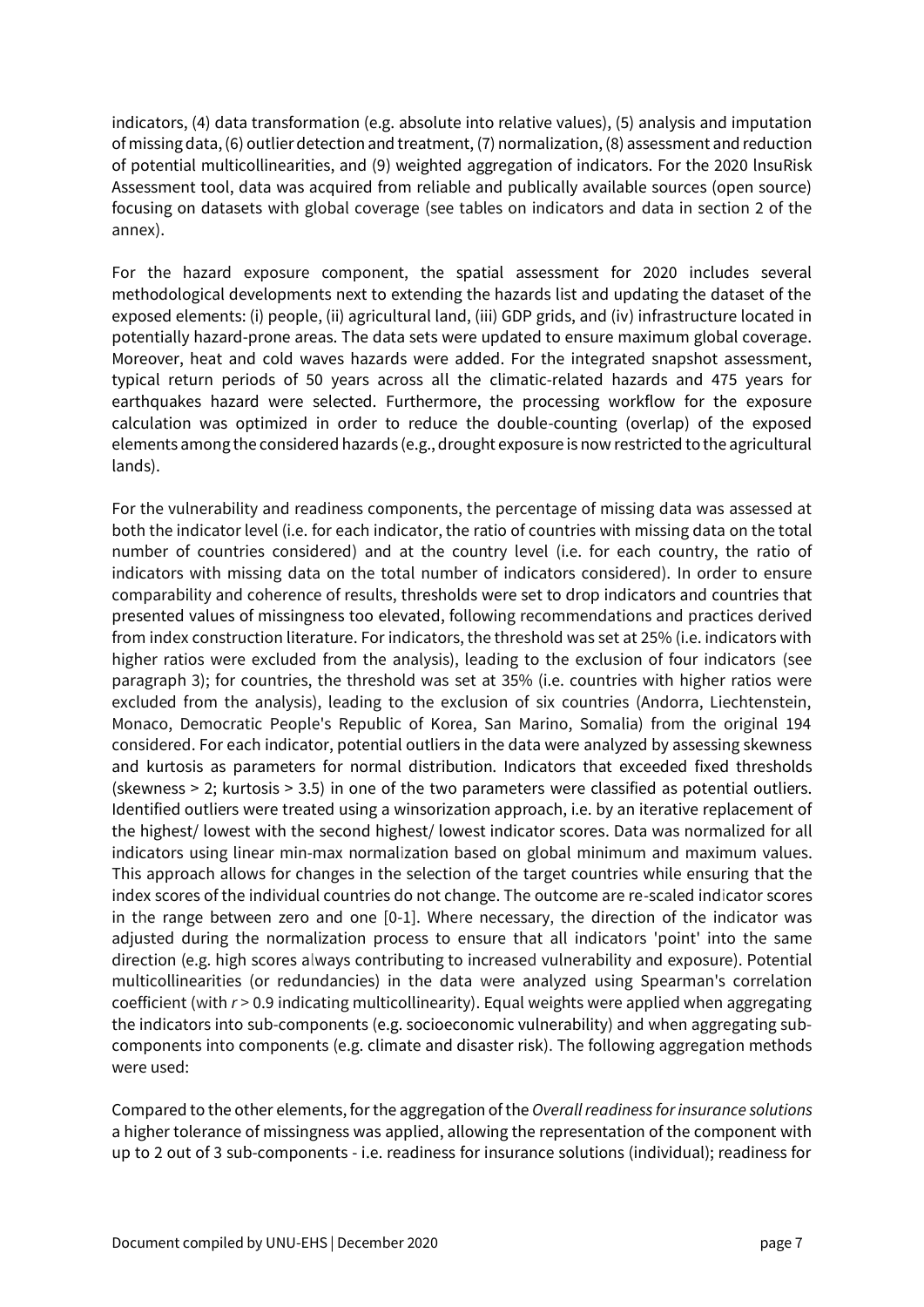insurance solutions (enabling environment); readiness for insurance solutions (insurance industry) – presenting missing data.

For *Hazard exposure*, an aggregated exposure was calculated for each type of exposed element (i.e. population, agricultural land, production facilities, and infrastructure) based on the applicable hazards. Subsequently, the resulting four exposure scores were aggregated by mean of arithmetic aggregation into an overall score, which was then normalized (using min-max normalization) to obtain the final overall exposure score.

# **5. ESTIMATION OF DATA RELIABILITY/VALIDITY**

### **5.1 Hazard occurrence**

The following table reports the complete overview of hazard occurrences in SIDS countries as estimated by 2020 InsuRisk Assessment tool and the recorded events obtained by the EM-DAT database. Cell colors indicate whether a hazard was i) only detected by the InsuRisk assessment tool (yellow shading), therefore indicating a possible overestimation in the current assessment; ii) only detected by the EM-DAT database (blue shading), therefore indicating a possible underestimation in the current assessment; iii) detected in both databases (gradient shading), therefore indicating a match between the sources.

|                                      |                                  | Cyclones | <b>Storm surges</b> | Flood | <b>Drought</b> | Earthquake | Cold spells | <b>Heat waves</b> |
|--------------------------------------|----------------------------------|----------|---------------------|-------|----------------|------------|-------------|-------------------|
|                                      | Bahrain                          |          |                     |       |                |            |             |                   |
|                                      | Cabo Verde                       |          |                     |       |                |            |             |                   |
|                                      | Comoros                          |          |                     |       |                |            |             |                   |
| Atlantic, Indian Ocean Guinea-Bissau |                                  |          |                     |       |                |            |             |                   |
| and South China Sea Maldives         |                                  |          |                     |       |                |            |             |                   |
| (AIS)                                | Mauritius                        |          |                     |       |                |            |             |                   |
|                                      | Sao Tome and Principe            |          |                     |       |                |            |             |                   |
|                                      | Seychelles                       |          |                     |       |                |            |             |                   |
|                                      | Singapore                        |          |                     |       |                |            |             |                   |
|                                      | Antigua and Barbuda              |          |                     |       |                |            |             |                   |
|                                      | <b>Bahamas</b>                   |          |                     |       |                |            |             |                   |
|                                      | <b>Barbados</b>                  |          |                     |       |                |            |             |                   |
|                                      | <b>Belize</b>                    |          |                     |       |                |            |             |                   |
|                                      | Cuba                             |          |                     |       |                |            |             |                   |
|                                      | Dominica                         |          |                     |       |                |            |             |                   |
| Caribbean                            | Dominican Republic               |          |                     |       |                |            |             |                   |
|                                      | Grenada                          |          |                     |       |                |            |             |                   |
|                                      | Guyana                           |          |                     |       |                |            |             |                   |
|                                      | Haiti                            |          |                     |       |                |            |             |                   |
|                                      | Jamaica                          |          |                     |       |                |            |             |                   |
|                                      | Saint Kitts and Nevis            |          |                     |       |                |            |             |                   |
|                                      | Saint Lucia                      |          |                     |       |                |            |             |                   |
|                                      | Saint Vincent and the Grenadines |          |                     |       |                |            |             |                   |
|                                      | <b>Suriname</b>                  |          |                     |       |                |            |             |                   |
|                                      | <b>Trinidad and Tobago</b>       |          |                     |       |                |            |             |                   |
|                                      | Fiji                             |          |                     |       |                |            |             |                   |
|                                      | Kiribati                         |          |                     |       |                |            |             |                   |
|                                      | Marshall Islands                 |          |                     |       |                |            |             |                   |
|                                      | Micronesia (Federated States of) |          |                     |       |                |            |             |                   |
|                                      | Nauru                            |          |                     |       |                |            |             |                   |
|                                      | Palau                            |          |                     |       |                |            |             |                   |
| Pacific                              | Papua New Guinea                 |          |                     |       |                |            |             |                   |
|                                      | Samoa                            |          |                     |       |                |            |             |                   |
|                                      | Solomon Islands                  |          |                     |       |                |            |             |                   |
|                                      | Timor-Leste                      |          |                     |       |                |            |             |                   |
|                                      | Tonga                            |          |                     |       |                |            |             |                   |
|                                      | Tuvalu                           |          |                     |       |                |            |             |                   |
|                                      | Vanuatu                          |          |                     |       |                |            |             |                   |

*Table 6: Hazard occurrence based on global data vs data from the EM-DAT events database*

*\* Note: Next to the climate-related extreme events and natural hazards considered in this report (i.e., heat waves, cold spells, river floods, droughts, storms/tropical cyclones, storm surges, and earthquakes), many islands (including SIDS) are actually highly exposed to a wide array of additional slow onset events, such as sea level rise, and the associated, aggravated impact of swells, king tides, coastal erosion, and salt water intrusion. Due to the lack of comparable data across SIDS, these slow onset events are — despite their high relevance — not considered in the exposure analysis presented in this report.*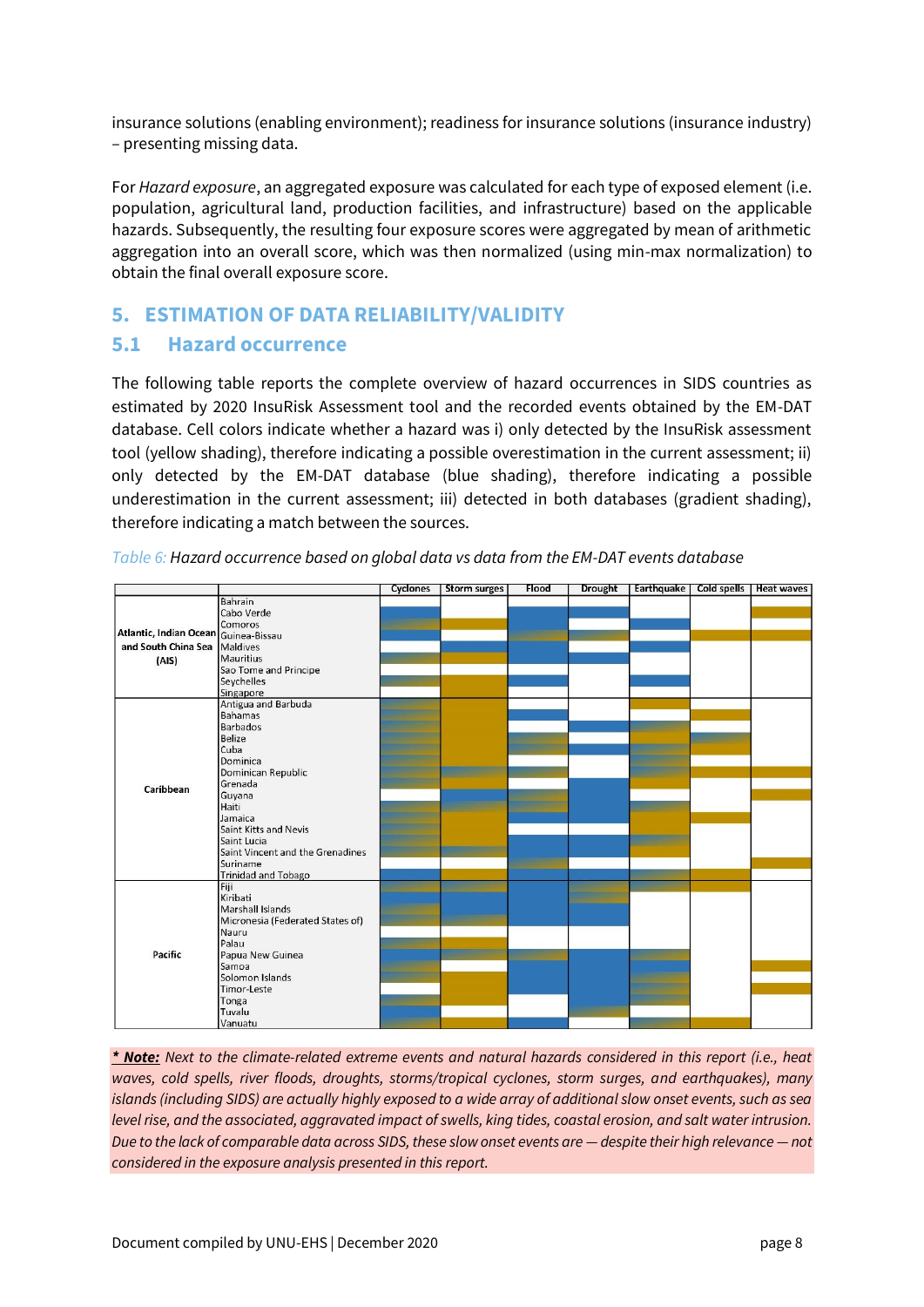# **5.2 Vulnerability and reliability index**

The following charts show the overall level of validity at the country level for the vulnerability and readiness components of the tool by plotting the recency (i.e. average year of reference for all indicators) and completeness (i.e. percentage of indicators without missing data) of the data against each other. Countries in the upper right quadrant of the scatterplots have the highest reliability/validity in relative terms.



*Figure 2: Data completeness vs average recency for the vulnerability component (SIDS only).*